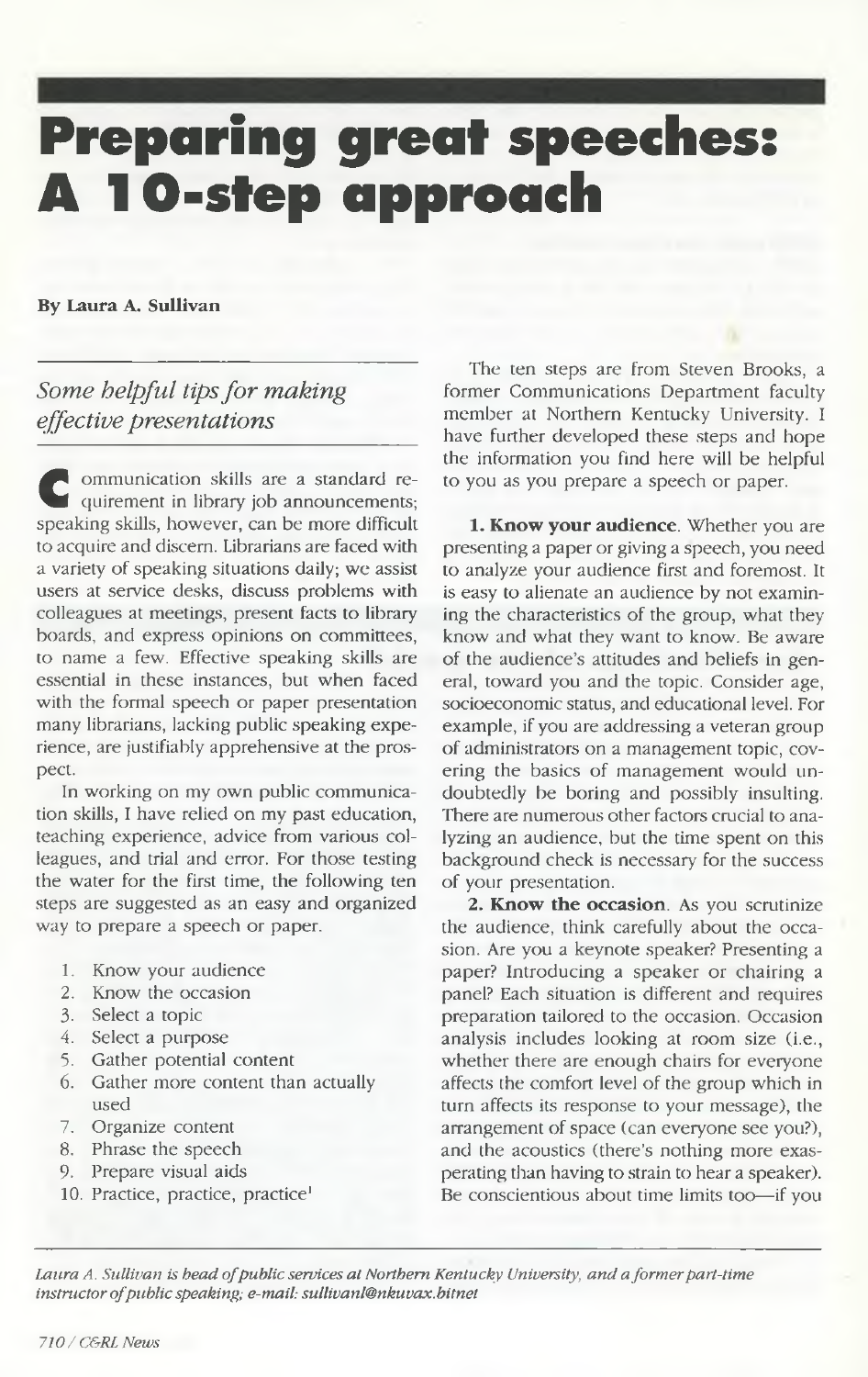## .ACS PUBLICATIONS LANDMARKS IN SCIENCE.



## MADAME CURIE ON THE COST OF SCIENCE.

She discovered radium. She coined the word "radioactive" and was the first to suspect it emanated from "atomic energy." Twice winner of the Nobel Prize, her discoveries led to the development of radiation therapy for the treatment of cancer. Yet in spite of her wide acclaim, Madame Curie often had to beg from the wealthy to fund her research. She understood the painful cost of science.

So do we. Since 1876, when the American Chemical Society first began to publish scientific journals, we have consistently offered them at affordable subscription rates. ACS journals cost, on average, about  $50\%$ <sup>\*</sup> of the price charged for competitive publications in our discipline. And we are committed to continuing this tradition, without compromising the quality of science we publish.

Today, the chemical sciences are advancing at a staggering rate. And we've increased our page budgets and our publication frequencies to keep pace with the increased flow of critical research. Yet the price

of our journals remains comparatively low, especially when you consider the quantity, timeliness and exceptional value of the information. Write or fax ACS Publications and we'll send you the most recent cost analyses for our publications. Please include your suggestions about how we can serve you better.

We're working hard to provide tomorrow's landmark scientists with the means to afford today's research.

### **ACS III PUBLICATIONS**

Essential Resources for the Chemical Sciences 1155 Sixteenth St. NW, Washington, D.C. 20036 USA

Let us hear from you. Fax (202) 872-6005

|                                                      | B A C |       |  |
|------------------------------------------------------|-------|-------|--|
| U Yes, please send me your recent cost analyses.     |       |       |  |
|                                                      |       |       |  |
| i □ My suggestions are included on a separate sheet. |       |       |  |
|                                                      |       |       |  |
| Name                                                 |       |       |  |
|                                                      |       | Phone |  |
| Library<br>Address                                   |       |       |  |

\* According to a report in the April 15, 1994 issue of Library Journal, t he chemical sciences had an average price per journal of \$1,106.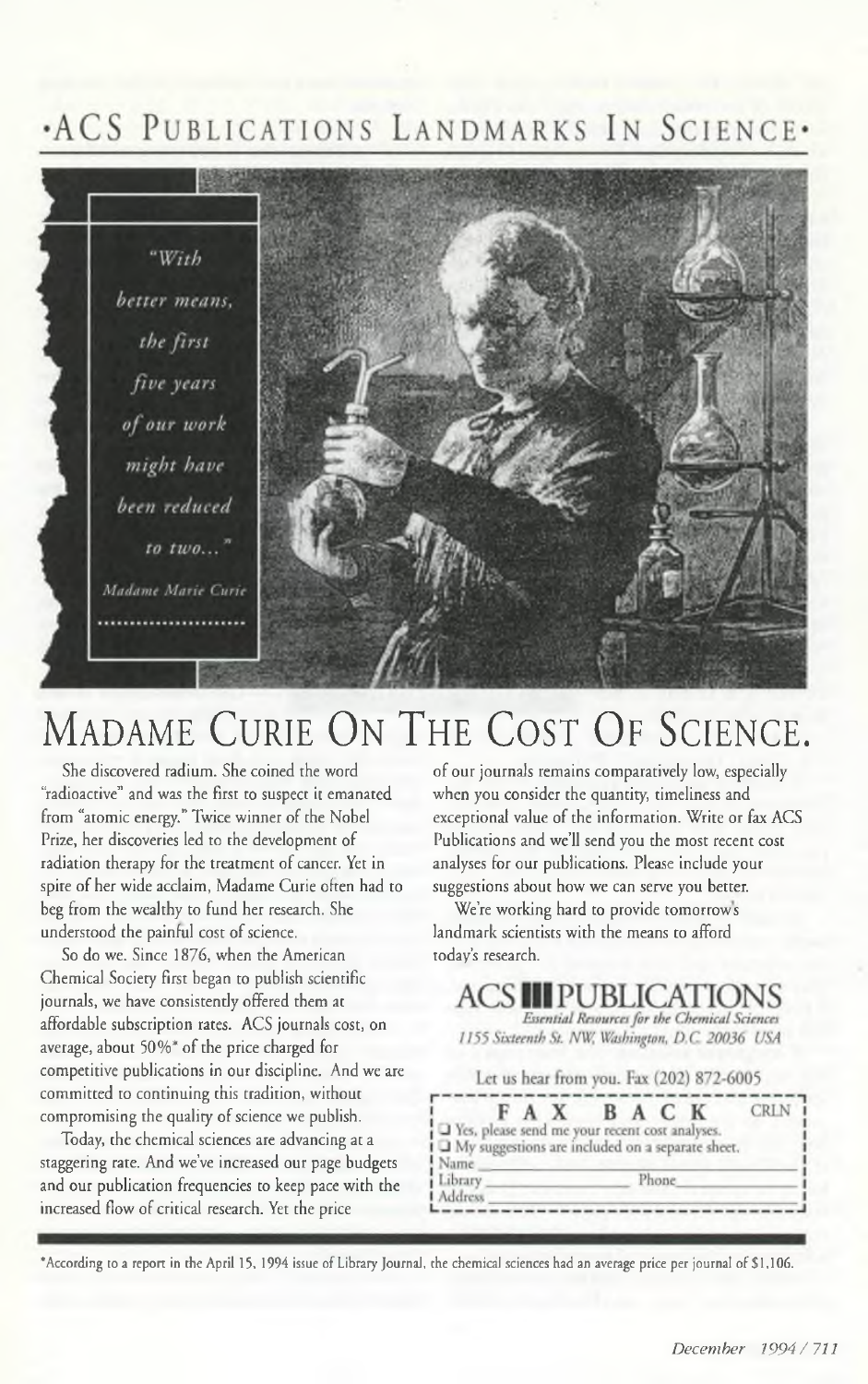are allotted 15 minutes, then prepare your speech or presentation accordingly. Also, make sure your message matches the occasion. It would be inappropriate, for example, to speak about a serious topic at a happy event.

**3. Select a topic.** Selecting a topic can sometimes occur first, stemming from the audience and occasion, as in the case of a paper being accepted for a conference. If you need to pick a topic, however, be sure it is one that is interesting to you. It is also a good idea to be a little more knowledgeable about the subject than your audience, but interest is crucial. If you do not have enthusiasm for the subject matter, neither will your audience.

4. **Select a purpose.** For this step, determine the general purpose of your speech or presentation. Are you informing, presenting, or

entertaining? Beyond the general purpose, decide on a specific purpose, what you want your audience to specifically think or do (e.g., I want my audience to understand the three benefits of holding a faculty workshop on preparing library assignments). It is helpful at this stage to write down the cen-

tral idea or thesis statement of your talk as well (e.g., library censorship is increasing).

**5. Gather potential content.** If you are presenting a paper, you have already done this step. If not, this is the research phase where you gather information through printed sources, interviews, discussion with others, and your own expertise.

**6. Gather more content than actually used.** Sort through your material choosing only the strongest and best material for your talk. This step allows you the luxury of editing and, if need be, recognizing any information gaps that need to be filled.

**7. Organize content.** The importance of this step cannot be stressed enough, for both speeches and paper presentations. Many presenters do not realize that presenting a paper does not mean the paper is read, word for word, at breakneck speed. Rather, the "information has to be recast for the new medium. Don't be bound by the flow of your paper."2 This means organize your ideas based on the audience, occasion, and purpose of your presentation.

Follow the standard organizational format of introduction, body, and conclusion, which translates into the standard public speaking formula:

- Tell them what you're going to tell them;
- Tell them:
- Tell them what you've told them.<sup>3</sup>

Outline the body of your talk first, limiting it to three or four main points with sufficient supporting material to back up those points. Too much information can lose an audience; well-organized key points help an audience remember them and allow for easy note-taking. Also, if presenting a paper, your goal is to whet the appetite of the audience with key ideas so they will want to get a copy of the full paper to read at a later time.<sup>4</sup>

After you have outlined the body of your

speech or paper, prepare the **ment is** introduction and conclusion. Your introduction should start out with an attentiongetter which can be an anecdote, a quotation, a question, **es not** a joke, or whatever is appropriate for the topic and audience.

The introduction is also your opportunity to build

rapport between you and the audience; tell them why your speech or paper is relevant to hem and that you are glad to be speaking to t hem. A colleague related to me an opening t remark by a speaker which did not serve to build rapport between her and the audience, even though she probably intended it to. The speaker said, in essence, "I've been to a hundred of these and, to tell you the truth, I really don't want to be here; my feet hurt; and I don't know what I'm going to say, but we'll get hrough this together." Please, treat your audi-t ence as if they are guests in your home.

Once you've told your audience why they should want to listen to you, lead into your talk by briefly previewing the major points to be covered in your speech (tell them what you're going to tell them).

The conclusion should include the summary of the main points (tell them what you've told hem) and a final statement that leaves the au-t dience with something to think about or remember (this will depend on the purpose of your speech).

For your talk, I suggest you write the main ideas of your introduction, body, and conclu-

**Also, movement is** fine, but only if it is controlled-your audience does not want fo feel it is at **a** tennis match.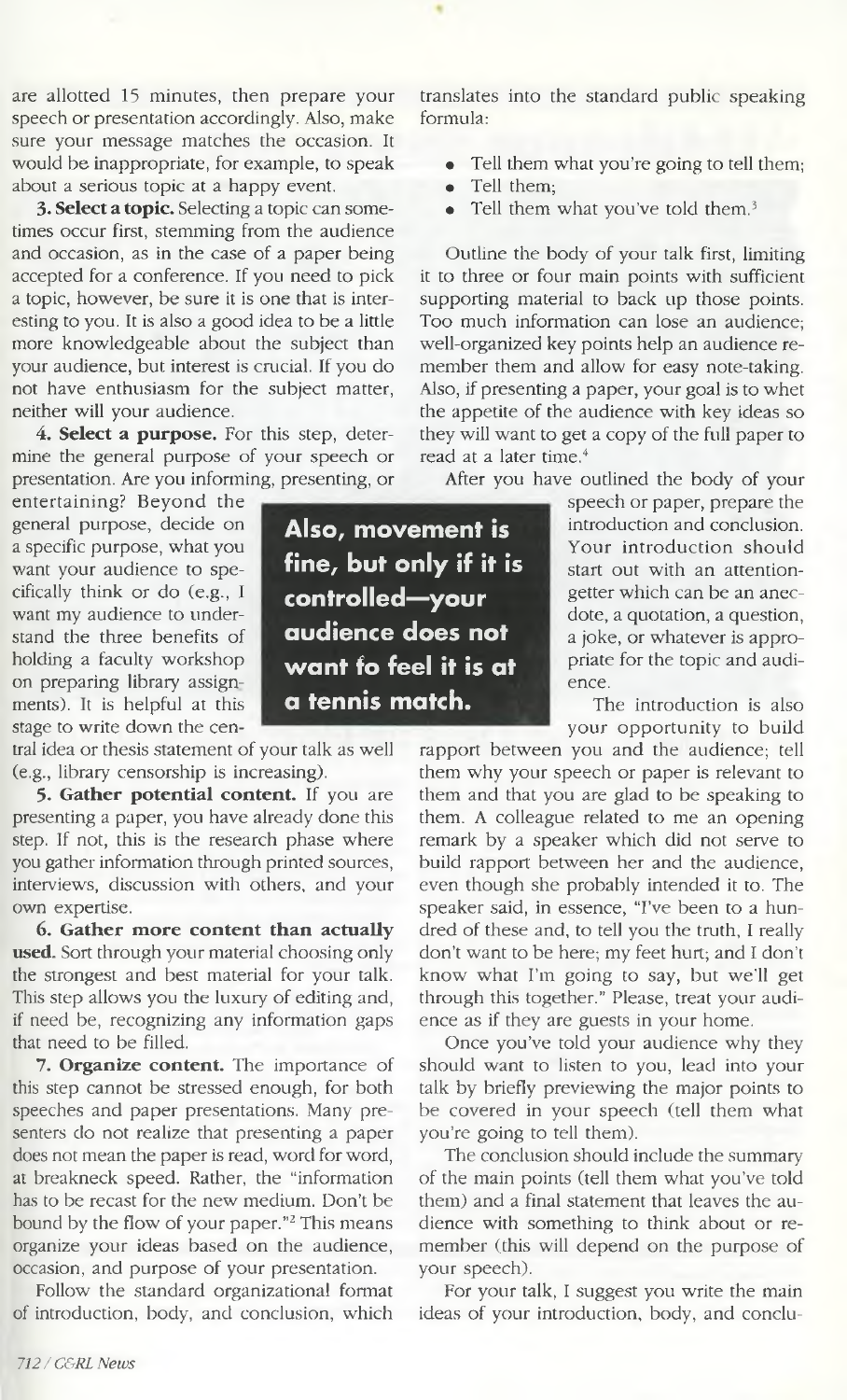sion on  $3 \times 5$  note cards that are numbered (in case you drop them). Many speakers write delivery cues on the cards, i.e., "slow down," "emphasize this word," "look at audience." You can also indicate transitions on the cards so you will move smoothly from idea to idea. Overall, be sure your note cards are just that—easyto-read notes on easy-to-handle cards— and not the speech written in full.

**8. Phrase the speech.** The previous steps involved preparing the message; now you are ready to work on delivering the message. Usually, a type of delivery most appropriate is the extemporaneous delivery. With extemporaneous speaking, you are thoroughly prepared and practiced, but the exact wording of the speech is determined at the time you actually speak the words. You want to avoid memorizing your talk; instead, know your key ideas and translate them into words as you speak. This means you have to think about what you are saying as you are speaking. Each time you practice, you may say your speech a little bit differently, but this allows flexibility and the chance to adapt to your audience if needed. Speaking extemporaneously can be difficult to achieve at first, but this style of delivery creates spontaneity, which can affect the receptivity of your audience to you and your ideas.

**9. Prepare visual aids.** Visual aids, if appropriate for your speech or presentation, can help your audience remember your points and clarify information. Speech textbooks usually emphasize the following when covering visual aids: make sure the audience can see the visual aid; show the visual aid only when you are referring to it; and talk to the audience, not to the visual aid. Also, practice with the visual aid; using visual aids can add to the length of a talk and can cause you to become flustered if you run into difficulties. Additionally, if you have audience handouts, distribute them at the end of your talk if possible. An audience's attention can shift easily to a handout instead of staying focused on you.

**10. Practice, practice, practice.** Practicing your presentation or speech contributes directly to your success as a speaker. As you practice, consider both your verbal and nonverbal delivery. Vocal delivery includes volume, rate, pitch. Strive for vocal variety which is the variation of these elements— loudness/softness (volume), fastness/slowness (rate), highness/lowness (pitch). An expressive voice will engage an audience; a monotonous, flat voice will lose one. Also, remember that nonverbal delivery carries as much weight as verbal. Eye contact with your audience is crucial, and this means actually looking at audience members. Hamilton Gregory says to look at the audience 95 percent of the time in a friendly, sincere way, using the other five percent of the time to look at your notes.<sup>5</sup> As for posture, don't slouch, and avoid shifting your weight from foot to foot.

Also, movement is fine, but only if it is controlled—your audience does not want to feel it is at a tennis match. Gesturing can be an effective element to your talk, but only if it's controlled as well. Many speakers indicate on note cards when to gesture or move in order to reinforce a point.

There are certainly other elements of verbal and nonverbal delivery to investigate when practicing your speech or paper. Your goal is to sound spontaneous and feel comfortable, so time spent practicing is necessary. It is a good idea to practice in a situation as close to the real one as possible, and in front of friends or with a tape recorder.

Even if you follow these ten steps, you probably will experience some nervousness before or during your talk. This "energy" is an asset and evidence that you care about the quality of your presentation. However, if you have prepared well and practiced enough, you will lessen your apprehension considerably. Also, think positively as you prepare, rehearse, and actually deliver your message. Positive thoughts *can* make a difference in the quality of your speech or presentation.

If you keep these ideas in mind and follow the ten steps, you can have a successful (and relatively painless!) speaking experience.

#### **Notes**

1. "Ten Steps" in preparing a speech was part of a lecture by Dr. Steven Brooks in his class, "Teaching of Oral Communication," 1986.

2. Donata Renfrow and James C. Impara, "Making Academic Presentations— Effectively!" *Educational Researcher* 18 (March 1989):  $20 - 21$ .

3. Clare Martin, "A Woman's Place Is on the Platform," *Assistant Librarian* 80 (July 1987):  $100 - 101$ .

4. Renfrow and Impara, "Making Academic Presentations," 21.

5. Hamilton Gregory, Public Speaking for College and Career (New York: Random House, 1987), p. 285. ■